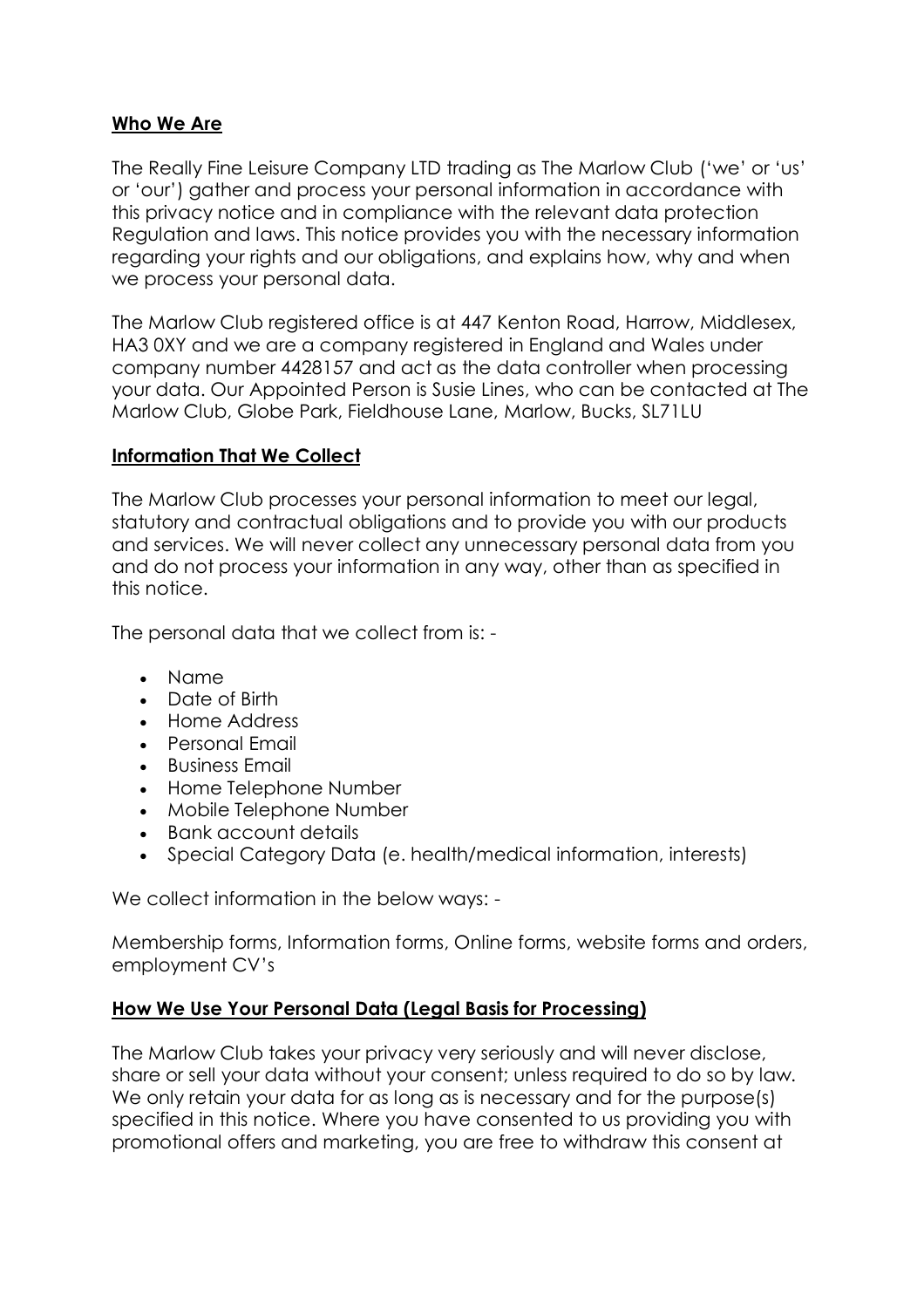any time. The purposes and reasons for processing your personal data are detailed below: -

- We collect your personal data in the performance of a contract or to provide a service
- We collect and store your personal data as part of our legal obligation for business accounting
- We will occasionally send you marketing information where we have assessed that it is beneficial to you as a customer or prospective member and in our interests. Such information will be non-intrusive and is processed on the grounds of legitimate interests

# **Your Rights**

You have the right to access any personal information that The Marlow Club processes about you and to request information about: -

- What personal data we hold about you
- The purposes of the processing
- How long we intend to store your personal data for

If you believe that we hold any incomplete or inaccurate data about you, you have the right to ask us to correct and/or complete the information and we will strive to do so as quickly as possible; unless there is a valid reason for not doing so, at which point you will be notified.

You also have the right to request erasure of your personal data or to restrict processing (where applicable) in accordance with the data protection laws; as well as to object to any direct marketing from us. Where applicable, you have the right to data portability of your information and the right to be informed about any automated decision-making we may use.

If we receive a request from you to exercise any of the above rights, we will ask you to verify your identity before acting on the request; this is to ensure that your data is protected and kept secure.

## **Safeguarding Measures**

The Marlow Club takes your privacy seriously and takes every reasonable measure and precaution to protect and secure your personal data. We work hard to protect you and your information from unauthorised access, alteration, disclosure or destruction and have several layers of security measures in place, including: - SSL, restricted access, IT authentication, firewalls, anti-virus/malware protection.

#### **Transfers Outside the EU**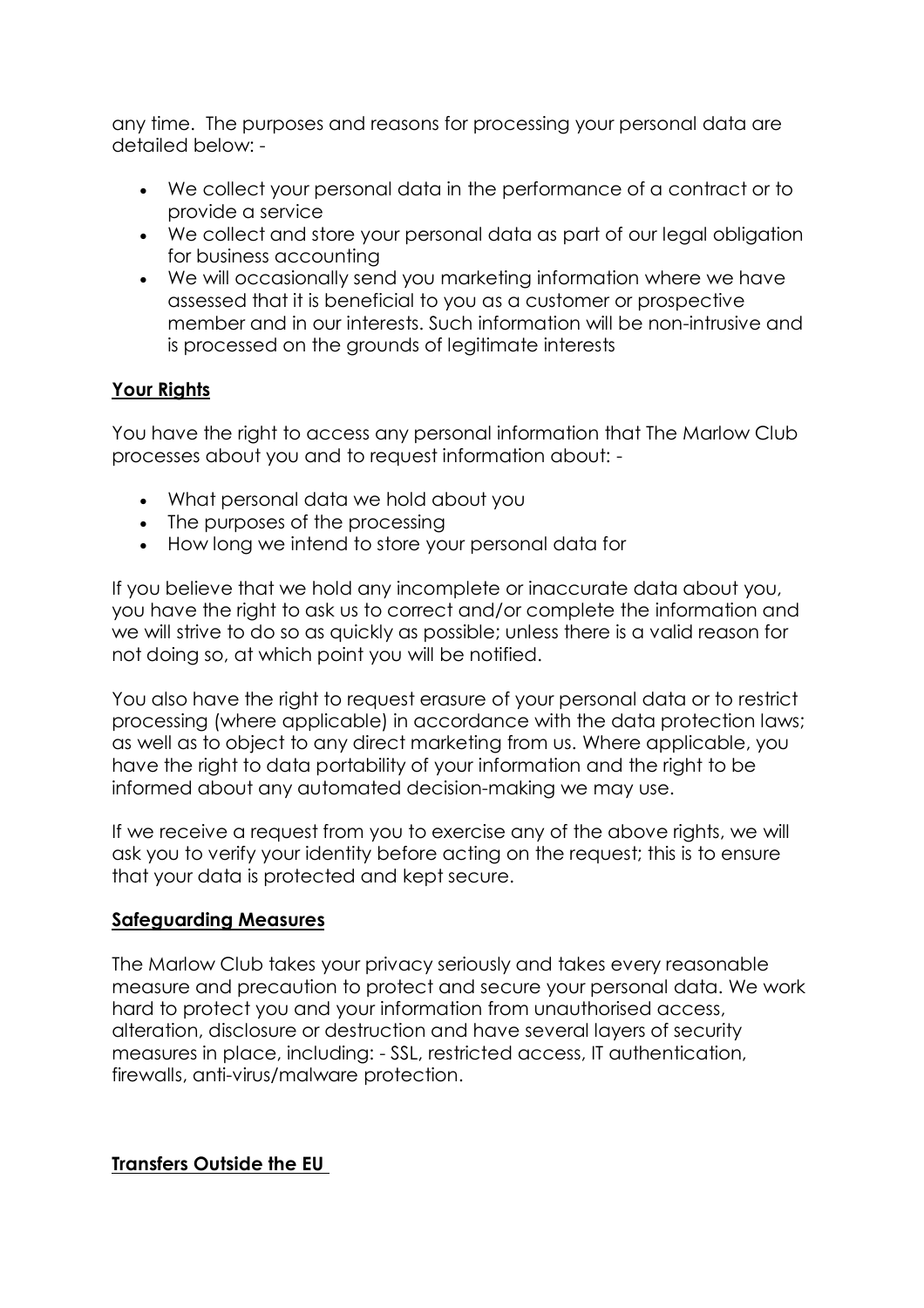The Marlow Club utilise some products or services (or parts of them) that may be hosted/stored in non-EU countries, which means that we may transfer any information which is submitted by you through the website outside the European Economic Area ("EEA") for the below purposes: -

Including MailChimp, WIX, HydroPlus, Formstack, Survey Monkey, Zoho, MyZone, Adobe Esign, Gladstone MRM.

Therefore, when you use our website/send us an email/sign up to our newsletter, sign up for a trial or membershipthe personal information you submit may be stored on servers which are hosted in non-EU countries. Where this is the case, we have taken steps to ensure that those providers use the necessary level of protection for your information and abide by strict agreements and measures set out by The Marlow Club to protect your data and comply with the relevant data protection laws.

#### **Legitimate Interests**

As noted in the 'How We Use Your Personal Data' section of this notice, we occasionally process your personal information under the legitimate interests' legal basis. Where this is the case, we have carried out a Legitimate Interests' Assessment (LIA) to ensure that we have weighed your interests and any risk posed to you against our own interests; ensuring that they are proportionate and appropriate.

We use the legitimate interests' legal basis for processing data for anyone that has given their details to us who have shown interest in a trial, short term membership, long term membership or ex members and have identified that our interests are aligned and you are interested in what you have enquired about in relation to promotions, offers and benefits of The Marlow Club.

## **How Long We Keep Your Data**

The Marlow Club only ever retains personal information for as long as is necessary and we have strict review and retention policies in place to meet these obligations. We are required under UK tax law to keep your basic personal data (name, address, contact details and account details) for a minimum of 6 years after which time it will be destroyed.

Where you have consented to us using your details for direct marketing, we will keep such data until you notify us otherwise and/or withdraw your consent.

We will keep members data for the duration of being a member and 6 years thereafter.

We will keep prospective client's data for 12 months unless you withdraw your consent.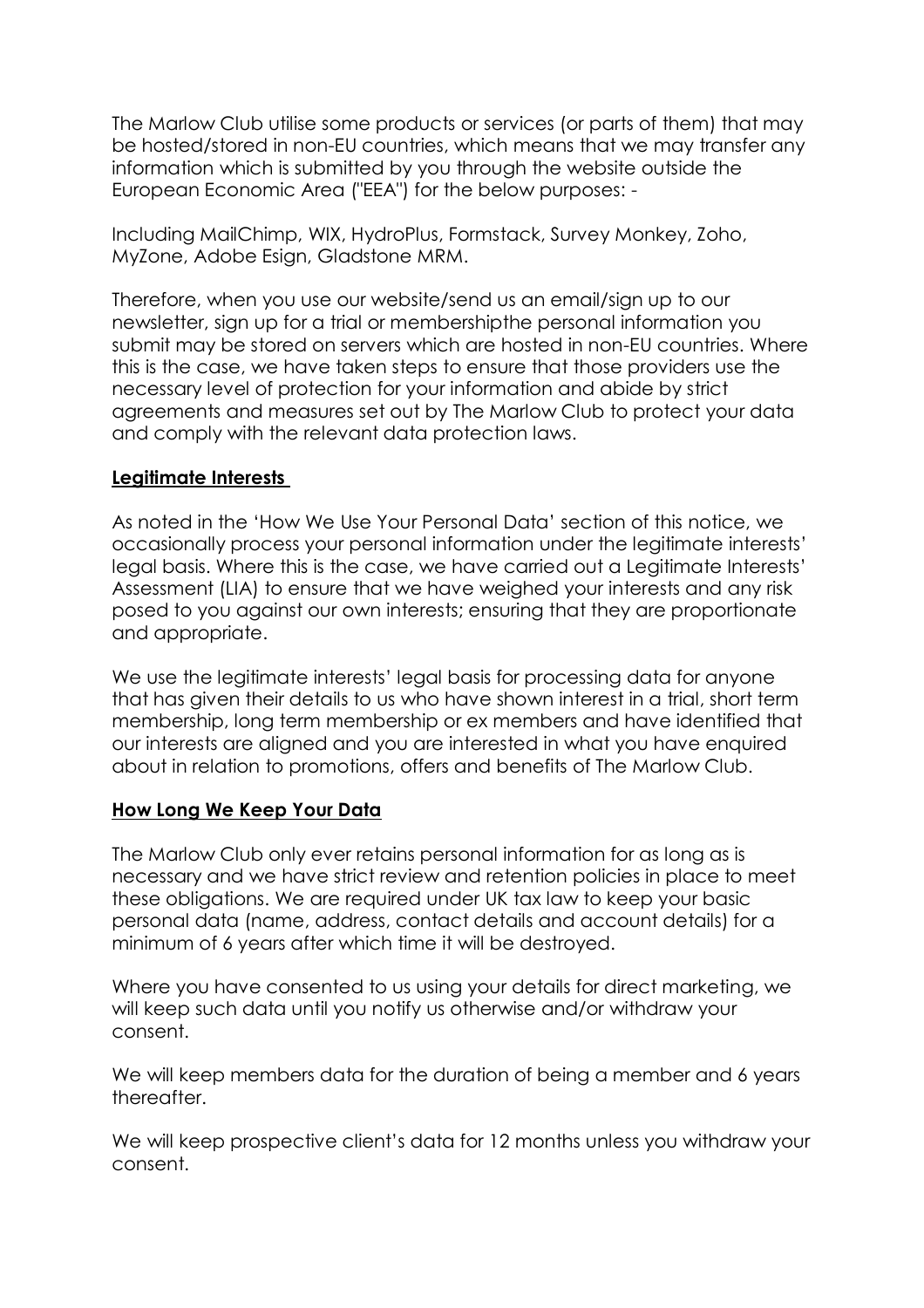We will keep ex members data for 18 months unless you withdraw your consent.

# **Special Categories Data**

Owing to the products, services or treatments that we offer, The Marlow Club sometimes needs to process sensitive personal information (known as special category data) about you, like a pre-exercise questionnaire, lifestyle questionnaire, doctor notices. Where we collect such information, we will only request and process the minimum necessary for the specified purpose and identify a compliant legal basis for doing so.

## **Cookie Notice**

A 'cookie' is a small piece of data sent from a website and stored on the user's computer by the user's web browser while the user is browsing. When you visit a site that uses cookies for the first time, a cookie is downloaded onto your computer/mobile device so that the next time you visit that site, your device will remember useful information such as items added in the shopping cart, visited pages or logging in options.

Cookies are widely used in order to make websites work, or to work more efficiently, and our site relies on cookies to optimise user experience and for features and services to function properly.

Most web browsers allow some control to restrict or block cookies through the browser settings, however if you disable cookies you may find this affects your ability to use certain parts of our website or services. For more information about cookies visit [https://www.aboutcookies.org.](https://www.aboutcookies.org/)

## **Social Media**

We advise Members and visitors to ensure that if they are to take photos or record video on the premises, that no other individual appears in the footage. We do occasionally arrange filming or photographs for use on our Social Media or other communications. All due care will be taken to ensure that no one appears in filming or content created by us without expressing active consent to be included. If you find you do appear in error, and would like an image or video of you to be removed from our Social Media channels or communication please contact us immediately.

## **Lodging A Complaint**